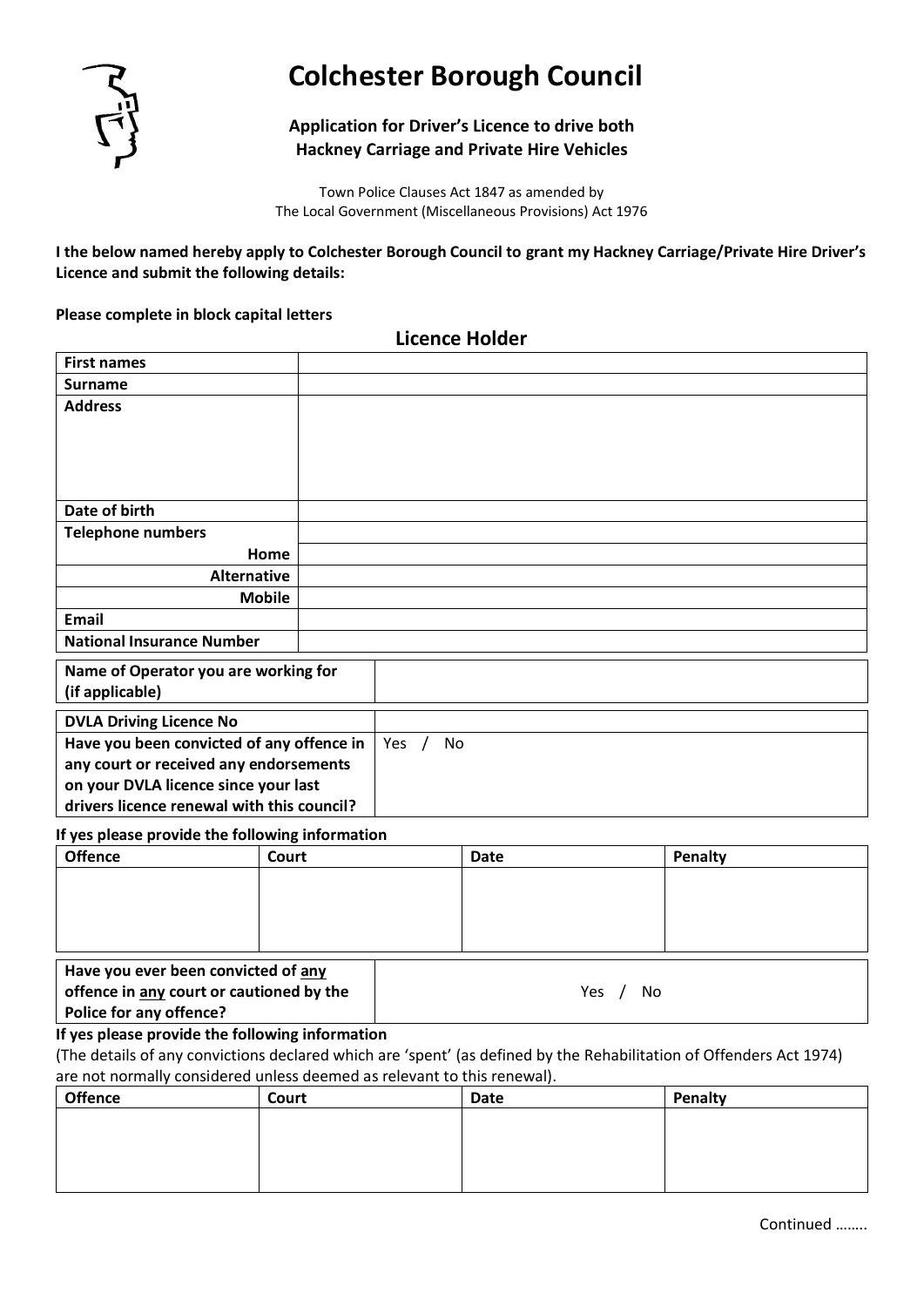| Are there any Prosecutions / Fixed | No  |
|------------------------------------|-----|
| Penalty Fines pending against you? | Yes |

### If 'Yes', please provide details:

| <b>Summons/Fixed Penalty</b><br>date | <b>Court Appearing and Date</b> | <b>Alleged offence</b> |
|--------------------------------------|---------------------------------|------------------------|
|                                      |                                 |                        |
|                                      |                                 |                        |
|                                      |                                 |                        |

Any convictions received after the completion of this form must be reported within seven days by email to the Licensing Team (licensing.team@colchester.gov.uk)

| In the event of a licence being granted to me I hereby undertake:                                            |      |  |
|--------------------------------------------------------------------------------------------------------------|------|--|
|                                                                                                              | Tick |  |
| To ensure that I comply with the tax conditionality requirements as set out by HMRC                          |      |  |
| To observe all statutes, conditions, byelaws, orders and regulations for the time being in force relating to |      |  |
| Drivers and the Driving of Hackney Carriages and/or Private Hire Vehicles.                                   |      |  |
| To display the badge provided by the Council in such a manner as to be plainly visible by customers at all   |      |  |
| times when I am engaged as a Hackney Carriage / Private Hire driver using the vehicle for hire and           |      |  |
| reward.                                                                                                      |      |  |
| I acknowledge that I have read and understood the Council's Hackney Carriage & Private Hire Licensing        |      |  |
| Policy and Conditions. I confirm that I agree to the conditions included within it, and understand that any  |      |  |
| breach of those conditions could lead to further training at my own expense, penalty points against my       |      |  |
| Hackney Carriage / Private Hire Licence, suspension or even complete revocation of my Hackney Carriage       |      |  |
| / Private Hire Licence.                                                                                      |      |  |

**Applicants should be aware that by virtue of Section 57(3) of the Local Government (Miscellaneous Provisions) Act 1976, it is an offence punishable on summary conviction by fine to knowingly or recklessly make a false statement or omit any material particular in completing this form.**

**Any person who is aggrieved by the refusal of the Council to grant a driver's licence or to the placing on such a licence any conditions may appeal to the council's Licensing Appeals Board and/or a Magistrates Court.**

| Signature of Licence Holder |  |
|-----------------------------|--|
|                             |  |
| <b>Date</b>                 |  |
|                             |  |